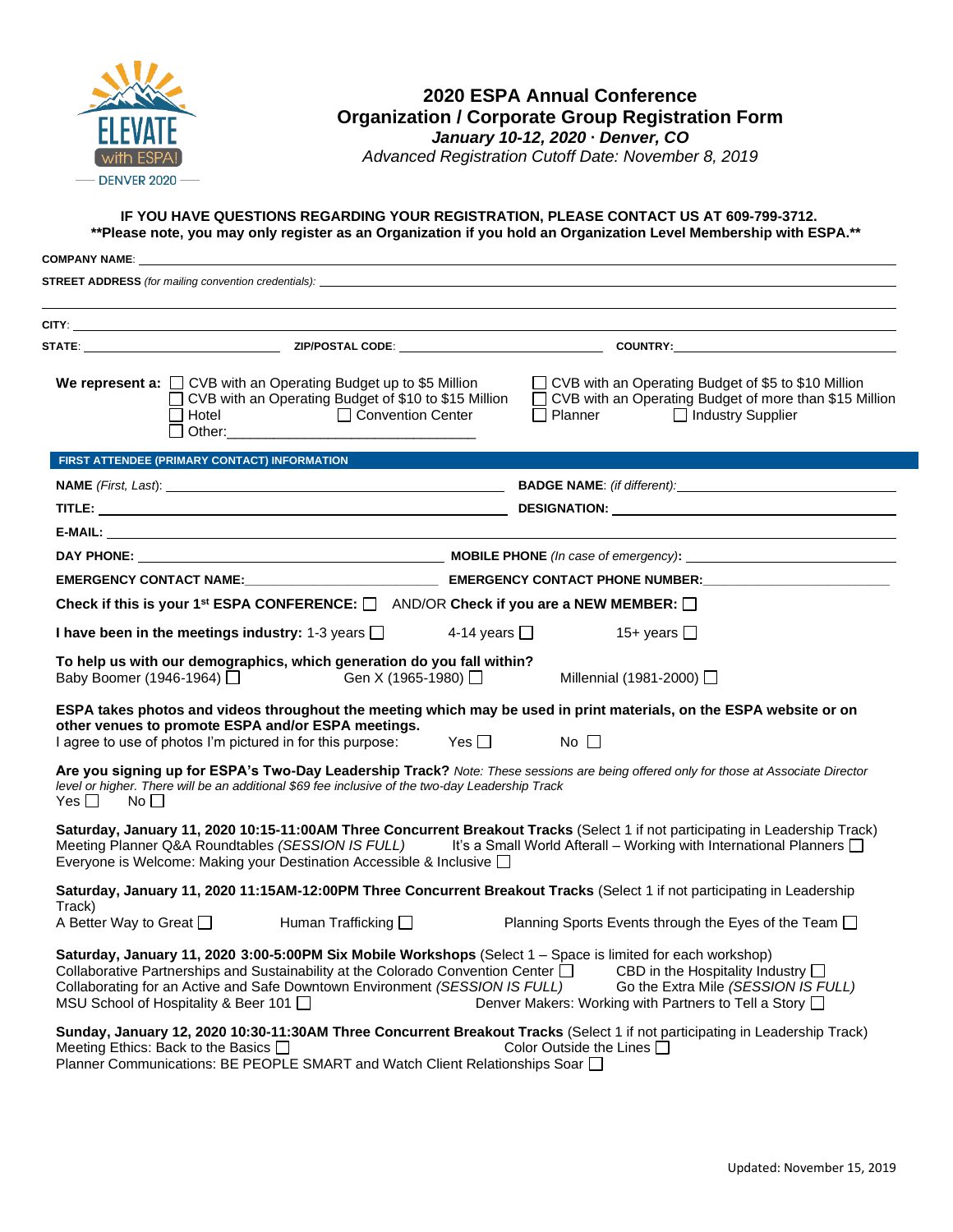| <b>SECOND ATTENDEE INFORMATION</b>                                                                                                                                                                                                                                                                                                                                                                                                                                         |                                                                                                                                                  |  |  |  |  |  |  |
|----------------------------------------------------------------------------------------------------------------------------------------------------------------------------------------------------------------------------------------------------------------------------------------------------------------------------------------------------------------------------------------------------------------------------------------------------------------------------|--------------------------------------------------------------------------------------------------------------------------------------------------|--|--|--|--|--|--|
|                                                                                                                                                                                                                                                                                                                                                                                                                                                                            |                                                                                                                                                  |  |  |  |  |  |  |
|                                                                                                                                                                                                                                                                                                                                                                                                                                                                            |                                                                                                                                                  |  |  |  |  |  |  |
|                                                                                                                                                                                                                                                                                                                                                                                                                                                                            |                                                                                                                                                  |  |  |  |  |  |  |
|                                                                                                                                                                                                                                                                                                                                                                                                                                                                            |                                                                                                                                                  |  |  |  |  |  |  |
|                                                                                                                                                                                                                                                                                                                                                                                                                                                                            | EMERGENCY CONTACT NAME: EMERGENCY CONTACT PHONE NUMBER: EMERGENCY CONTACT PHONE NUMBER:                                                          |  |  |  |  |  |  |
| Check if this is your 1 <sup>st</sup> ESPA CONFERENCE: $\Box$ AND/OR Check if you are a NEW MEMBER: $\Box$                                                                                                                                                                                                                                                                                                                                                                 |                                                                                                                                                  |  |  |  |  |  |  |
| I have been in the meetings industry: 1-3 years $\Box$                                                                                                                                                                                                                                                                                                                                                                                                                     | 4-14 years $\Box$<br>15+ years $\Box$                                                                                                            |  |  |  |  |  |  |
| To help us with our demographics, which generation do you fall within?<br>Gen X (1965-1980) □<br>Baby Boomer (1946-1964) □                                                                                                                                                                                                                                                                                                                                                 | Millennial (1981-2000) □                                                                                                                         |  |  |  |  |  |  |
| other venues to promote ESPA and/or ESPA meetings.<br>I agree to use of photos I'm pictured in for this purpose:                                                                                                                                                                                                                                                                                                                                                           | ESPA takes photos and videos throughout the meeting which may be used in print materials, on the ESPA website or on<br>Yes $\Box$<br>$No$ $\Box$ |  |  |  |  |  |  |
| Are you signing up for ESPA's Two-Day Leadership Track? Note: These sessions are being offered only for those at Associate Director<br>level or higher. There will be an additional \$69 fee inclusive of the two-day Leadership Track<br>Yes $\square$<br>$No$ $\Box$                                                                                                                                                                                                     |                                                                                                                                                  |  |  |  |  |  |  |
| Saturday, January 11, 2020 10:15-11:00AM Three Concurrent Breakout Tracks (Select 1 if not participating in Leadership Track)<br>Meeting Planner Q&A Roundtables (SESSION IS FULL) It's a Small World Afterall – Working with International Planners $\Box$<br>Everyone is Welcome: Making your Destination Accessible & Inclusive □                                                                                                                                       |                                                                                                                                                  |  |  |  |  |  |  |
| Saturday, January 11, 2020 11:15AM-12:00PM Three Concurrent Breakout Tracks (Select 1 if not participating in Leadership<br>Track)<br>A Better Way to Great $\Box$<br>Human Trafficking $\Box$<br>Planning Sports Events through the Eyes of the Team □                                                                                                                                                                                                                    |                                                                                                                                                  |  |  |  |  |  |  |
| Saturday, January 11, 2020 3:00-5:00PM Six Mobile Workshops (Select 1 - Space is limited for each workshop)<br>Collaborative Partnerships and Sustainability at the Colorado Convention Center $\square$ CBD in the Hospitality Industry $\square$<br>Collaborating for an Active and Safe Downtown Environment (SESSION IS FULL)<br>Go the Extra Mile (SESSION IS FULL)<br>MSU School of Hospitality & Beer 101<br>Denver Makers: Working with Partners to Tell a Story D |                                                                                                                                                  |  |  |  |  |  |  |
| Sunday, January 12, 2020 10:30-11:30AM Three Concurrent Breakout Tracks (Select 1 if not participating in Leadership Track)<br>Meeting Ethics: Back to the Basics $\Box$<br>Color Outside the Lines $\square$<br>Planner Communications: BE PEOPLE SMART and Watch Client Relationships Soar □                                                                                                                                                                             |                                                                                                                                                  |  |  |  |  |  |  |
| THIRD ATTENDEE INFORMATION                                                                                                                                                                                                                                                                                                                                                                                                                                                 |                                                                                                                                                  |  |  |  |  |  |  |
| NAME (First, Last):                                                                                                                                                                                                                                                                                                                                                                                                                                                        | BADGE NAME: (if different):                                                                                                                      |  |  |  |  |  |  |
| TITLE:                                                                                                                                                                                                                                                                                                                                                                                                                                                                     | <b>DESIGNATION:</b>                                                                                                                              |  |  |  |  |  |  |
|                                                                                                                                                                                                                                                                                                                                                                                                                                                                            |                                                                                                                                                  |  |  |  |  |  |  |
|                                                                                                                                                                                                                                                                                                                                                                                                                                                                            |                                                                                                                                                  |  |  |  |  |  |  |
|                                                                                                                                                                                                                                                                                                                                                                                                                                                                            |                                                                                                                                                  |  |  |  |  |  |  |
| Check if this is your 1 <sup>st</sup> ESPA CONFERENCE: $\Box$ AND/OR Check if you are a NEW MEMBER: $\Box$                                                                                                                                                                                                                                                                                                                                                                 |                                                                                                                                                  |  |  |  |  |  |  |
| I have been in the meetings industry: 1-3 years $\Box$                                                                                                                                                                                                                                                                                                                                                                                                                     | 15+ years $\Box$<br>4-14 years $\Box$                                                                                                            |  |  |  |  |  |  |
| To help us with our demographics, which generation do you fall within?<br>Baby Boomer (1946-1964) □<br>Gen X (1965-1980) □<br>Millennial (1981-2000) □                                                                                                                                                                                                                                                                                                                     |                                                                                                                                                  |  |  |  |  |  |  |
| ESPA takes photos and videos throughout the meeting which may be used in print materials, on the ESPA website or on<br>other venues to promote ESPA and/or ESPA meetings.<br>I agree to use of photos I'm pictured in for this purpose:<br>No $\square$<br>Yes $\Box$                                                                                                                                                                                                      |                                                                                                                                                  |  |  |  |  |  |  |
| Are you signing up for ESPA's Two-Day Leadership Track? Note: These sessions are being offered only for those at Associate Director<br>level or higher. There will be an additional \$69 fee inclusive of the two-day Leadership Track<br>Yes $\Box$<br>No                                                                                                                                                                                                                 |                                                                                                                                                  |  |  |  |  |  |  |
| Saturday, January 11, 2020 10:15-11:00AM Three Concurrent Breakout Tracks (Select 1 if not participating in Leadership Track)<br>It's a Small World Afterall - Working with International Planners $\Box$<br>Meeting Planner Q&A Roundtables (SESSION IS FULL)                                                                                                                                                                                                             |                                                                                                                                                  |  |  |  |  |  |  |

Everyone is Welcome: Making your Destination Accessible & Inclusive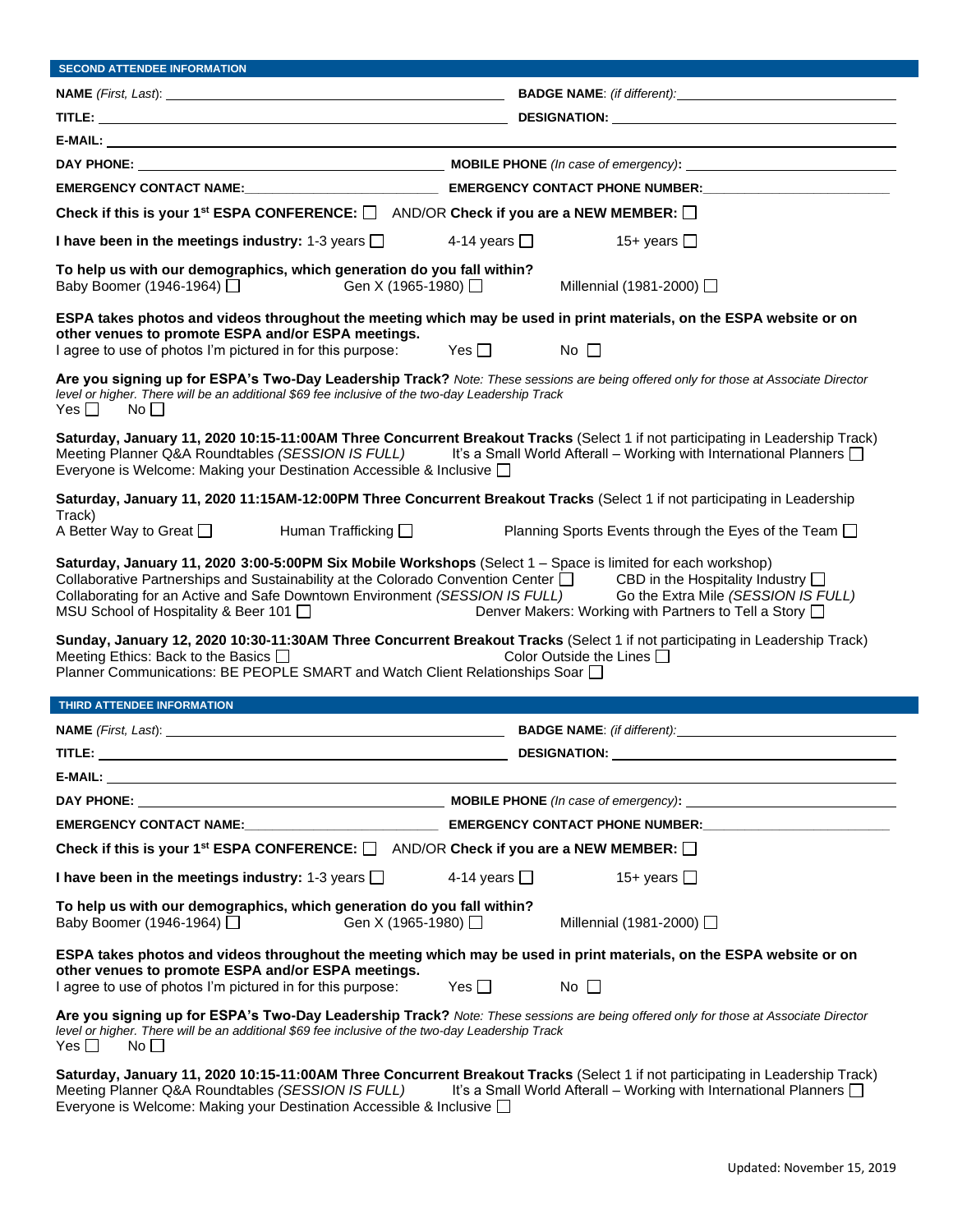|                                                                                                                                                                                                                                                                                                                                                                                                                                                                            | Saturday, January 11, 2020 11:15AM-12:00PM Three Concurrent Breakout Tracks (Select 1 if not participating in Leadership                                  |  |  |  |  |  |  |  |  |
|----------------------------------------------------------------------------------------------------------------------------------------------------------------------------------------------------------------------------------------------------------------------------------------------------------------------------------------------------------------------------------------------------------------------------------------------------------------------------|-----------------------------------------------------------------------------------------------------------------------------------------------------------|--|--|--|--|--|--|--|--|
| Track)<br>A Better Way to Great □<br>Human Trafficking $\Box$                                                                                                                                                                                                                                                                                                                                                                                                              | Planning Sports Events through the Eyes of the Team □                                                                                                     |  |  |  |  |  |  |  |  |
| Saturday, January 11, 2020 3:00-5:00PM Six Mobile Workshops (Select 1 - Space is limited for each workshop)<br>Collaborative Partnerships and Sustainability at the Colorado Convention Center $\square$ CBD in the Hospitality Industry $\square$<br>Collaborating for an Active and Safe Downtown Environment (SESSION IS FULL)<br>Go the Extra Mile (SESSION IS FULL)<br>MSU School of Hospitality & Beer 101<br>Denver Makers: Working with Partners to Tell a Story □ |                                                                                                                                                           |  |  |  |  |  |  |  |  |
| Sunday, January 12, 2020 10:30-11:30AM Three Concurrent Breakout Tracks (Select 1 if not participating in Leadership Track)<br>Meeting Ethics: Back to the Basics $\Box$<br>Color Outside the Lines $\Box$<br>Planner Communications: BE PEOPLE SMART and Watch Client Relationships Soar □                                                                                                                                                                                |                                                                                                                                                           |  |  |  |  |  |  |  |  |
| <b>FOURTH ATTENDEE INFORMATION</b>                                                                                                                                                                                                                                                                                                                                                                                                                                         |                                                                                                                                                           |  |  |  |  |  |  |  |  |
|                                                                                                                                                                                                                                                                                                                                                                                                                                                                            |                                                                                                                                                           |  |  |  |  |  |  |  |  |
|                                                                                                                                                                                                                                                                                                                                                                                                                                                                            |                                                                                                                                                           |  |  |  |  |  |  |  |  |
|                                                                                                                                                                                                                                                                                                                                                                                                                                                                            |                                                                                                                                                           |  |  |  |  |  |  |  |  |
|                                                                                                                                                                                                                                                                                                                                                                                                                                                                            |                                                                                                                                                           |  |  |  |  |  |  |  |  |
|                                                                                                                                                                                                                                                                                                                                                                                                                                                                            |                                                                                                                                                           |  |  |  |  |  |  |  |  |
| Check if this is your 1 <sup>st</sup> ESPA CONFERENCE: $\square$ AND/OR Check if you are a NEW MEMBER: $\square$                                                                                                                                                                                                                                                                                                                                                           |                                                                                                                                                           |  |  |  |  |  |  |  |  |
| I have been in the meetings industry: 1-3 years $\Box$                                                                                                                                                                                                                                                                                                                                                                                                                     | 4-14 years $\Box$<br>15+ years $\Box$                                                                                                                     |  |  |  |  |  |  |  |  |
| To help us with our demographics, which generation do you fall within?<br>Baby Boomer (1946-1964) □<br>Gen X (1965-1980) $\Box$                                                                                                                                                                                                                                                                                                                                            | Millennial (1981-2000) □                                                                                                                                  |  |  |  |  |  |  |  |  |
| other venues to promote ESPA and/or ESPA meetings.<br>I agree to use of photos I'm pictured in for this purpose:                                                                                                                                                                                                                                                                                                                                                           | ESPA takes photos and videos throughout the meeting which may be used in print materials, on the ESPA website or on<br>$\mathsf{Yes} \ \Box$<br>No $\Box$ |  |  |  |  |  |  |  |  |
| Are you signing up for ESPA's Two-Day Leadership Track? Note: These sessions are being offered only for those at Associate Director<br>level or higher. There will be an additional \$69 fee inclusive of the two-day Leadership Track<br>$Yes \Box$ No $\Box$                                                                                                                                                                                                             |                                                                                                                                                           |  |  |  |  |  |  |  |  |
| Saturday, January 11, 2020 10:15-11:00AM Three Concurrent Breakout Tracks (Select 1 if not participating in Leadership Track)<br>Meeting Planner Q&A Roundtables (SESSION IS FULL) It's a Small World Afterall – Working with International Planners $\Box$<br>Everyone is Welcome: Making your Destination Accessible & Inclusive □                                                                                                                                       |                                                                                                                                                           |  |  |  |  |  |  |  |  |
|                                                                                                                                                                                                                                                                                                                                                                                                                                                                            | Saturday, January 11, 2020 11:15AM-12:00PM Three Concurrent Breakout Tracks (Select 1 if not participating in Leadership                                  |  |  |  |  |  |  |  |  |
| Track)<br>A Better Way to Great $\Box$<br>Human Trafficking $\square$                                                                                                                                                                                                                                                                                                                                                                                                      | Planning Sports Events through the Eyes of the Team □                                                                                                     |  |  |  |  |  |  |  |  |
| Saturday, January 11, 2020 3:00-5:00PM Six Mobile Workshops (Select 1 - Space is limited for each workshop)<br>Collaborative Partnerships and Sustainability at the Colorado Convention Center $\Box$<br>CBD in the Hospitality Industry $\Box$<br>Collaborating for an Active and Safe Downtown Environment (SESSION IS FULL)<br>Go the Extra Mile (SESSION IS FULL)<br>MSU School of Hospitality & Beer 101 □<br>Denver Makers: Working with Partners to Tell a Story □  |                                                                                                                                                           |  |  |  |  |  |  |  |  |
| Sunday, January 12, 2020 10:30-11:30AM Three Concurrent Breakout Tracks (Select 1 if not participating in Leadership Track)<br>Meeting Ethics: Back to the Basics $\Box$<br>Color Outside the Lines $\Box$<br>Planner Communications: BE PEOPLE SMART and Watch Client Relationships Soar □                                                                                                                                                                                |                                                                                                                                                           |  |  |  |  |  |  |  |  |
| FIFTH ATTENDEE INFORMATION                                                                                                                                                                                                                                                                                                                                                                                                                                                 |                                                                                                                                                           |  |  |  |  |  |  |  |  |
|                                                                                                                                                                                                                                                                                                                                                                                                                                                                            |                                                                                                                                                           |  |  |  |  |  |  |  |  |
|                                                                                                                                                                                                                                                                                                                                                                                                                                                                            |                                                                                                                                                           |  |  |  |  |  |  |  |  |
|                                                                                                                                                                                                                                                                                                                                                                                                                                                                            |                                                                                                                                                           |  |  |  |  |  |  |  |  |
|                                                                                                                                                                                                                                                                                                                                                                                                                                                                            |                                                                                                                                                           |  |  |  |  |  |  |  |  |
|                                                                                                                                                                                                                                                                                                                                                                                                                                                                            |                                                                                                                                                           |  |  |  |  |  |  |  |  |
| Check if this is your 1 <sup>st</sup> ESPA CONFERENCE: $\Box$ AND/OR Check if you are a NEW MEMBER: $\Box$                                                                                                                                                                                                                                                                                                                                                                 |                                                                                                                                                           |  |  |  |  |  |  |  |  |
| I have been in the meetings industry: 1-3 years $\Box$                                                                                                                                                                                                                                                                                                                                                                                                                     | 4-14 years $\Box$<br>15+ years $\Box$                                                                                                                     |  |  |  |  |  |  |  |  |
| To help us with our demographics, which generation do you fall within?<br>Baby Boomer (1946-1964) □<br>Gen X (1965-1980) □                                                                                                                                                                                                                                                                                                                                                 | Millennial (1981-2000) □                                                                                                                                  |  |  |  |  |  |  |  |  |